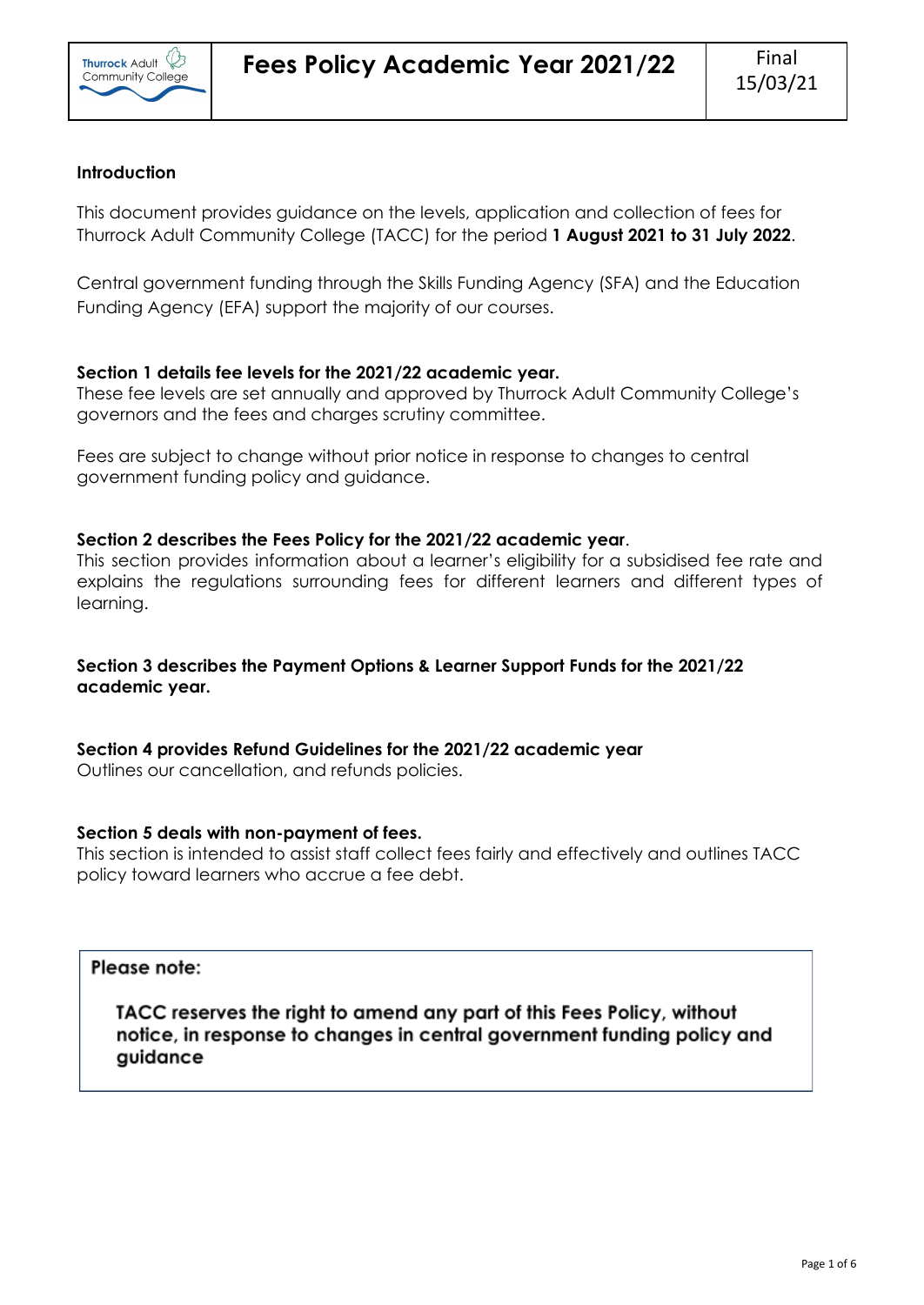# **SECTION 1: FEE LEVELS FOR LEARNERS ELIGIBLE FOR SUBSIDISED FEE RATES IN THE 2021/22 ACADEMIC YEAR**

# **16 – 18 Year Old Learners (plus learners up to 24 years old with an EHCP)**

The Education Funding Agency fund TACC to deliver particular programmes developed for 16 -18 year olds. TACC is using this limited, allocated funding to deliver Prince's Trust Team programmes and two Education Programmes for Young Adults aged 16-24 with an Education, Health and Care Plan (EHCP), subject to residency requirements. Only 16 – 18 year olds enrolling onto one of these programmes can be accepted into TACC provision for 2021/22 academic year.

16 – 18 years olds (up to 24 years old for those with an Education, Health and Care Plan (EHC)) will be fully funded for their learning. They are not eligible if in full time education elsewhere.

# **19+ Year Old Learners**

The table below summarises when an adult learner will receive a fully funded place on a course or a co-funded place.

| Provision                                                                                                      | 19-23 year olds                                                | 24+Unemployed                            | 24+ Other                                |
|----------------------------------------------------------------------------------------------------------------|----------------------------------------------------------------|------------------------------------------|------------------------------------------|
| English and Maths up to and<br>including Level 2                                                               | Fully funded*                                                  | Fully funded*                            | Fully funded*                            |
| Level 2                                                                                                        | Fully funded*<br>(first and full)                              | Fully funded                             | Co-funded+                               |
| Learning to progress to Level 2                                                                                | Fully funded                                                   | Fully funded                             | Co-funded+                               |
| Level 3                                                                                                        | Fully funded*<br>(first and full)                              | Loan-funded<br>Fully funded <sup>^</sup> | Loan-funded<br>Fully funded <sup>^</sup> |
|                                                                                                                | Loan-funded**<br>(previously achieved full<br>Level 3 or above | (first and full)                         | (first and full)                         |
| Traineeship#                                                                                                   | Fully funded (including 24<br>year olds)                       | N/A                                      | N/A                                      |
| English for Speakers of Other<br>Languages (ESOL) learning up to<br>and including Level 2                      | Co-funded+                                                     | Fully funded                             | Co-funded+                               |
|                                                                                                                | Fully funded -<br>unemployed                                   |                                          |                                          |
| Learning aims up to and including<br>Level 2, where the learner has<br>already achieved at Level 2 or<br>above | Co-funded+                                                     | Fully funded                             | Co-funded+                               |
|                                                                                                                | Fully funded -<br>unemployed                                   |                                          |                                          |

*Based on guidance from the ESFA and performance-management Rules July 2021-22*

\**Subject to change and availability -* Must be delivered as one of the qualifications required for the legal entitlement.

^If delivered as part of the L3 entitlement under the [National Skills Fund](http://www.gov.uk/guidance/national-skills-fund) initiative from April 2020. Learners *must not* already hold a full qualification at L3 or above.

+Low wage flexibility may apply - see Learners in receipt of low wage statement below

*#Excludes flexible element where funding depends on age and level*

*\*\*Availability of loans at level 3 does not replace the legal entitlement to full funding for learners aged 19 to 23 undertaking their first full level 3*

**Learners in receipt of low wage** (\**subject to criteria, change and availability)* Learners who are employed or self-employed might be entitled to support with funding, subject to eligibility and based on total annual gross household income amount. See our Discretionary Learner Support Fund (DLSF) & Loans Bursary Fund Policy for details. *Based on guidance from the ESFA and performance-management Rules July 2021-22*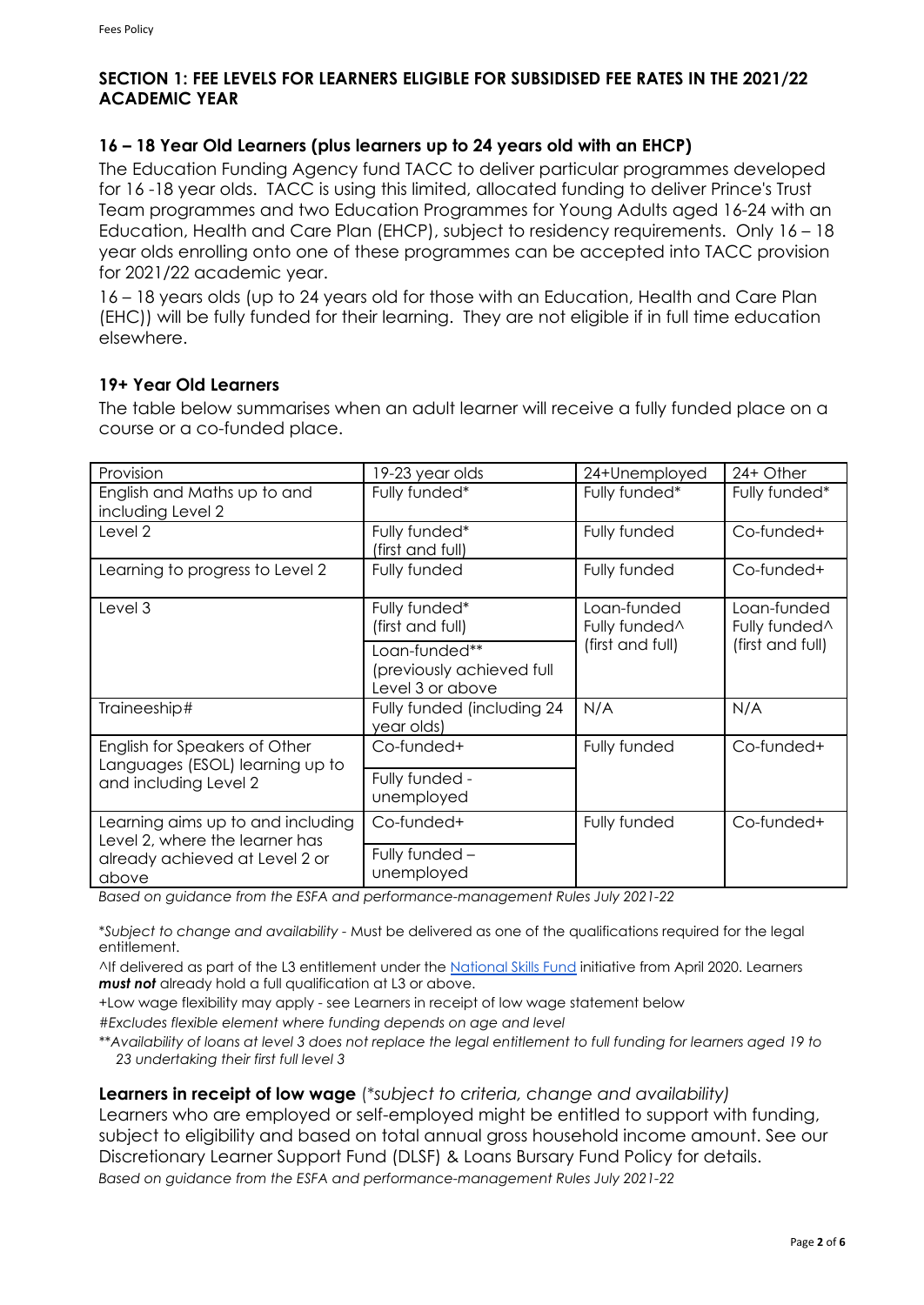# **Co-funded learners will pay a fee based on the information in the tables below:**

|                | <b>Qualification Courses for learners aged 19+ only</b><br>(subject to meeting residency eligibility)                                                                                                                                                                                                                                                                          |                                  |
|----------------|--------------------------------------------------------------------------------------------------------------------------------------------------------------------------------------------------------------------------------------------------------------------------------------------------------------------------------------------------------------------------------|----------------------------------|
| -1             | Adult Learners not in full time education elsewhere, standard rate course                                                                                                                                                                                                                                                                                                      | £5.25                            |
| $\overline{2}$ | Adult learners in receipt of JSA, ESA, receive Universal Credit and earn less than<br>£343 per month (single claim) or £549 per month (joint claim).                                                                                                                                                                                                                           | Free<br>(Fully Funded)           |
| 3              | Adult learners in receipt of other state benefits and who earn less than £343 a<br>month (single claims) or £549 (joint claims), who want to be employed and the<br>learning is directly relevant to their employment prospects and local labour market<br>needs                                                                                                               | Free<br>(Fully Funded)           |
| 4 <sub>q</sub> | Adult Learners joining courses at Level 3 and above - if first and a full L3<br>qualification;<br>aged 19-23 - fully funded through AEB allocation<br>aged 24+ - fully funded if meets criteria to be eligible under National Skills Fund<br>initiative                                                                                                                        | Free<br>(Fully Funded)           |
| 4 <sub>b</sub> | Adult Learners joining courses at Level 3 and above - already hold a qualification<br>at L3 or higher;<br>aged 19-23 - no government subsidy available, may apply for an Advanced<br>Learning Loan, if applicable, or pay a full course fee<br>aged 24+ - no government subsidy available, may apply for an Advanced<br>Learning Loan, if applicable, or pay a full course fee | varies<br>according to<br>course |
| 5              | Adult learners aged 19+ and in full time education elsewhere under ESFA<br>funding (no government subsidy available), or who do not meet residency<br>eligibility requirements                                                                                                                                                                                                 | £13.60                           |
|                | <b>Community Learning for learners aged 19+ only</b><br>(subject to meeting residency eligibility)                                                                                                                                                                                                                                                                             | <b>Hourly</b>                    |
| $\mathbf{1}$   | Tuition fee standard rate course<br>Concessionary rate (adults in receipt of other state benefits, not listed below,<br>and over 65s)                                                                                                                                                                                                                                          | £5.25<br>£3.50                   |
|                | Adult learners in receipt of JSA, ESA, receive Universal Credit and earn less<br>than £338 per month (single claim) or £541 per month (joint claim).                                                                                                                                                                                                                           | Free<br>(Fully Funded)           |
| $\overline{2}$ | <b>Family Learning</b>                                                                                                                                                                                                                                                                                                                                                         | Free                             |
| $\overline{3}$ | <b>Tuition Fee taster course</b>                                                                                                                                                                                                                                                                                                                                               | £16.20 per<br>course             |
| $\overline{4}$ | Community Led Learning Targeted Provision<br>Community Engagement programmes<br>Up to 12 hours                                                                                                                                                                                                                                                                                 | Free                             |
| $\overline{5}$ | Non - eligible learners                                                                                                                                                                                                                                                                                                                                                        | £13.60                           |

| <b>Commercial Offer</b>                                                              | <b>Hourly</b> |
|--------------------------------------------------------------------------------------|---------------|
| Courses that do not target priority learners                                         | £7.00         |
| Concessionary rate (adults in receipt of a state benefit, over 65s and SEN learners) | £4.30         |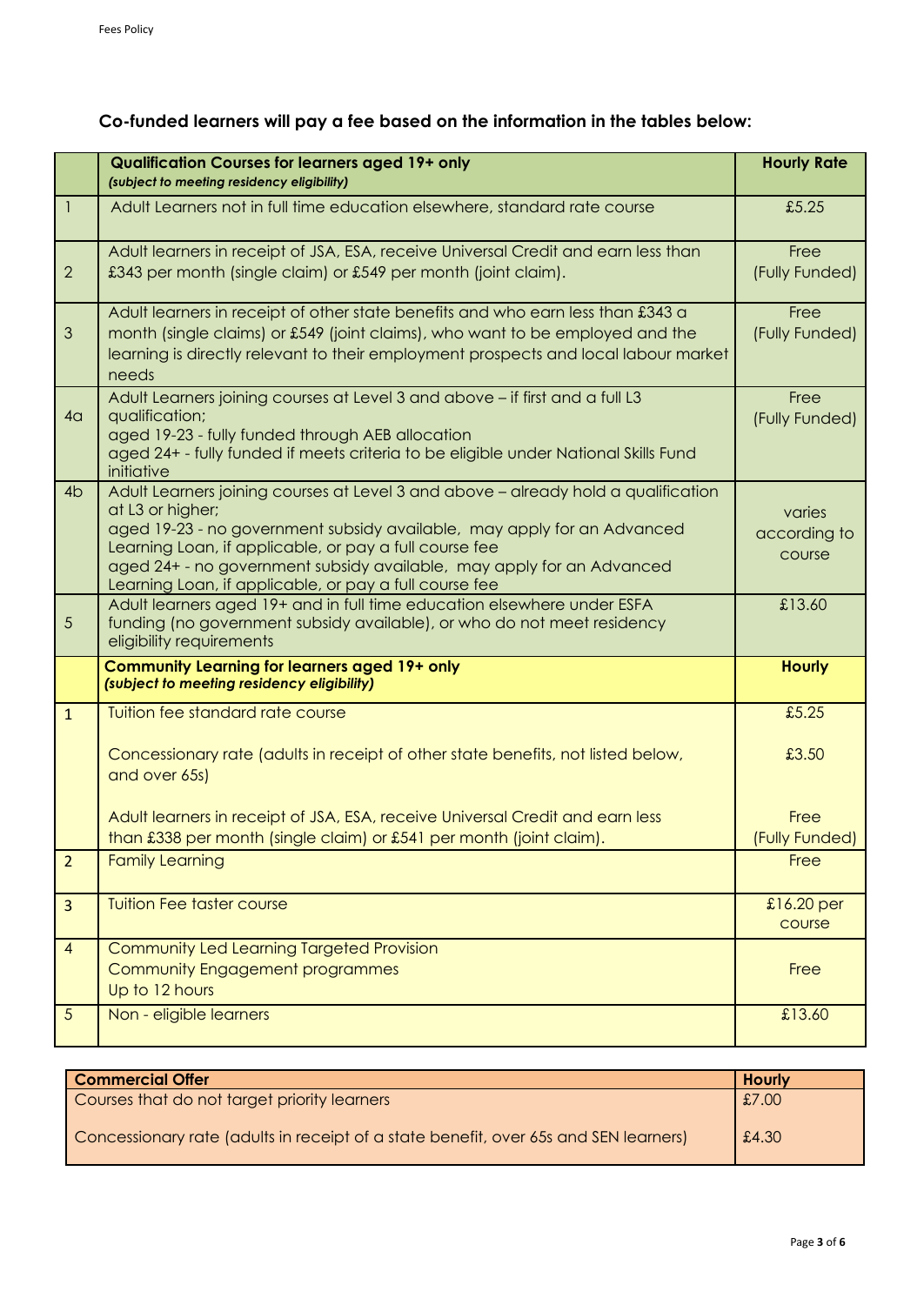#### **Accreditation Fees**

Fee as charged by awarding body variable variable variable variable variable variable

#### **Resource Costs for Learners**

Learners are expected to provide their own resources or, where available, purchase them from their tutor. The course tuition fee and government subsidy cover the cost of resources used by tutors in the classroom.

#### **Recruitment Drives – New Learners/Community Engagement**

At such times when it is necessary to recruit to a range of specific courses, such as targeted provision, or a Summer Term programme, the college may devise an income based offer to attract new learners (in this instance a new learner is someone who has not already enrolled onto a programme in the current academic year).

#### **SECTION 2: FEES POLICY FOR 2021/22 ACADEMIC YEAR**

#### **Fees and Charges**

Many learners are able to access courses free of charge. These courses are paid for with grants received from central government.

Where fees are charged, these represent only a proportion of the full cost of the course, with the remainder being paid for with grants from central government with the exception of full cost recovery courses, which are not subsidised.

Learners joining a classroom based qualification course at Level 3 or above are not eligible for grant funding, but may be eligible to apply for an Advanced Learning Loan to cover the cost of their course.

Eligible learners may apply for a concession or financial support to help meet the fees for their course.

#### **General Eligibility Criteria**

TACC needs to establish a learner's eligibility either for funding from its central government grants, or for an Advanced Learning Loan for classroom based courses at Level 3 and above, before the start of their programme. TACC must also be satisfied that there is a reasonable likelihood that the learner will be able to complete their programme of study.

- The fee structure outlined in Section 1 of this policy outlines fees available to learners who are eligible for central government funding to support the costs of their course.
- Learners joining a qualification course at Level 3 and above are not eligible for central government funding, but may apply for an Advanced Learning Loan.

#### **Learners who are full-time students elsewhere**

If a learner of any age is attending a fully funded full-time course of study elsewhere, they might not be eligible to access funding to subsidise the cost of additional programmes of study with TACC, please contact a member of the Learner Services team on [info@tacc.ac.uk](mailto:info@tacc.ac.uk) for more information. For example, a full-time school sixth form learner or a learner taking a full-time course at a college might not be eligible to take an additional funded course with TACC if funding is drawn down from the same pot, unless their full time provider pays for their course or.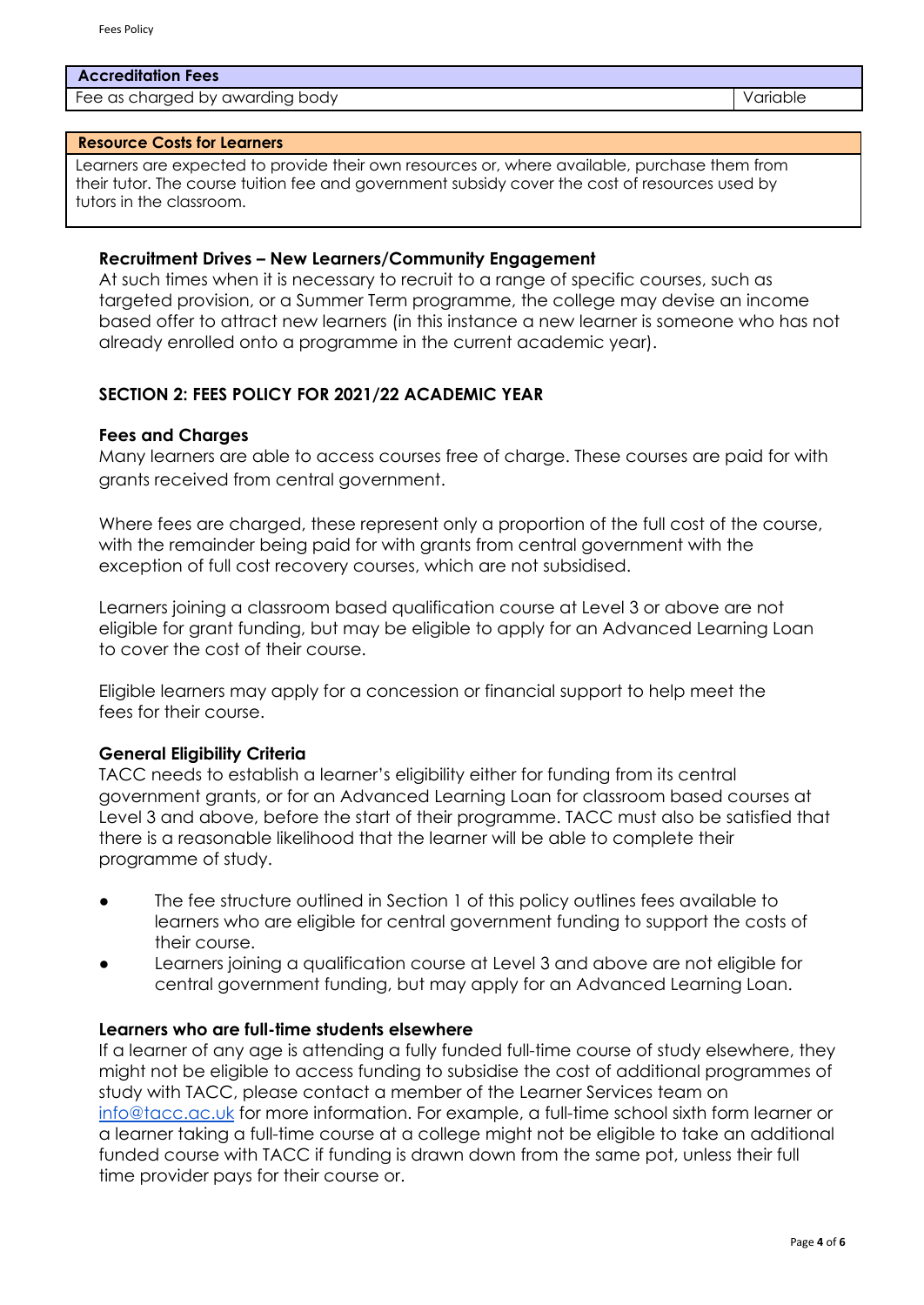### Please note:

● If a learner aged 19+ who is attending a full-time course of study elsewhere wishes to join one of our courses, and their full time provider is not willing to pay for the course, the learner can pay a full cost fee to join the course.

# **Eligibility and Residency**

Individuals will be eligible for funding if they:

- Are aged 19+ as at 1st August (except where stated otherwise)
- Are a UK citizen
- Are a citizen of a country within the EU or European Economic Area (EAA) or other countries determined within the EEA including Switzerland and Turkey, or
- Have the Right of Abode in the UK granted by the Home Office (evidence required)
- Live in a non-devolved area (see below)

### *and:*

Have been ordinarily resident in the UK/EEA for at least the previous 3 years on the first day of learning

TACC cannot use government funds for an individual if any of the below apply:

- They are here illegally
- They have overstayed their immigration or visitor visa
- Their immigration status restricts access to government funding

# **Learners from Devolved areas and Greater London Authority (GLA)**

Due to the devolution of AEB funding to the Greater London Authority, learners that reside in postcodes in the GLA are no longer eligible for the ESFA funding that the college operates under. In these instances, we will signpost learners to the provision that they are eligible to access. If they prefer to attend TACC, full cost recoverable charges will apply.

This also applies to learners resident in any other devolved area as deemed so by the ESFA.

More information about eligibility can be found in the Education and Skills Funding Agency's Funding Rules for the 2021 to 2022 Funding Year.

### **SECTION 3: PAYMENT & LEARNER SUPPORT FUNDS**

### **Early Payment Incentive**

For courses that are 16 weeks and over or 32 hours and above, learners will receive a discount of 10% from tuition fees if payment is made in full at the time of enrolment. This discount is not available online.

### **Instalments Proposal**

Payment by installments are available to learners who find their financial circumstances a barrier to enrol and pay in full at the point of enrolment. Our Learner Services Team can advise and support, taking each individual's circumstances into account.

### **Financial hardship**

A learner, enrolled on and attending an Adult Skills Budget course, if not receiving an income-based benefit but subject to and able to demonstrate financial hardship, may be able to apply for support from the Discretionary Learner Support Fund (DLSF). Such funds are limited and decisions will be made on a case-by-case basis upon application.